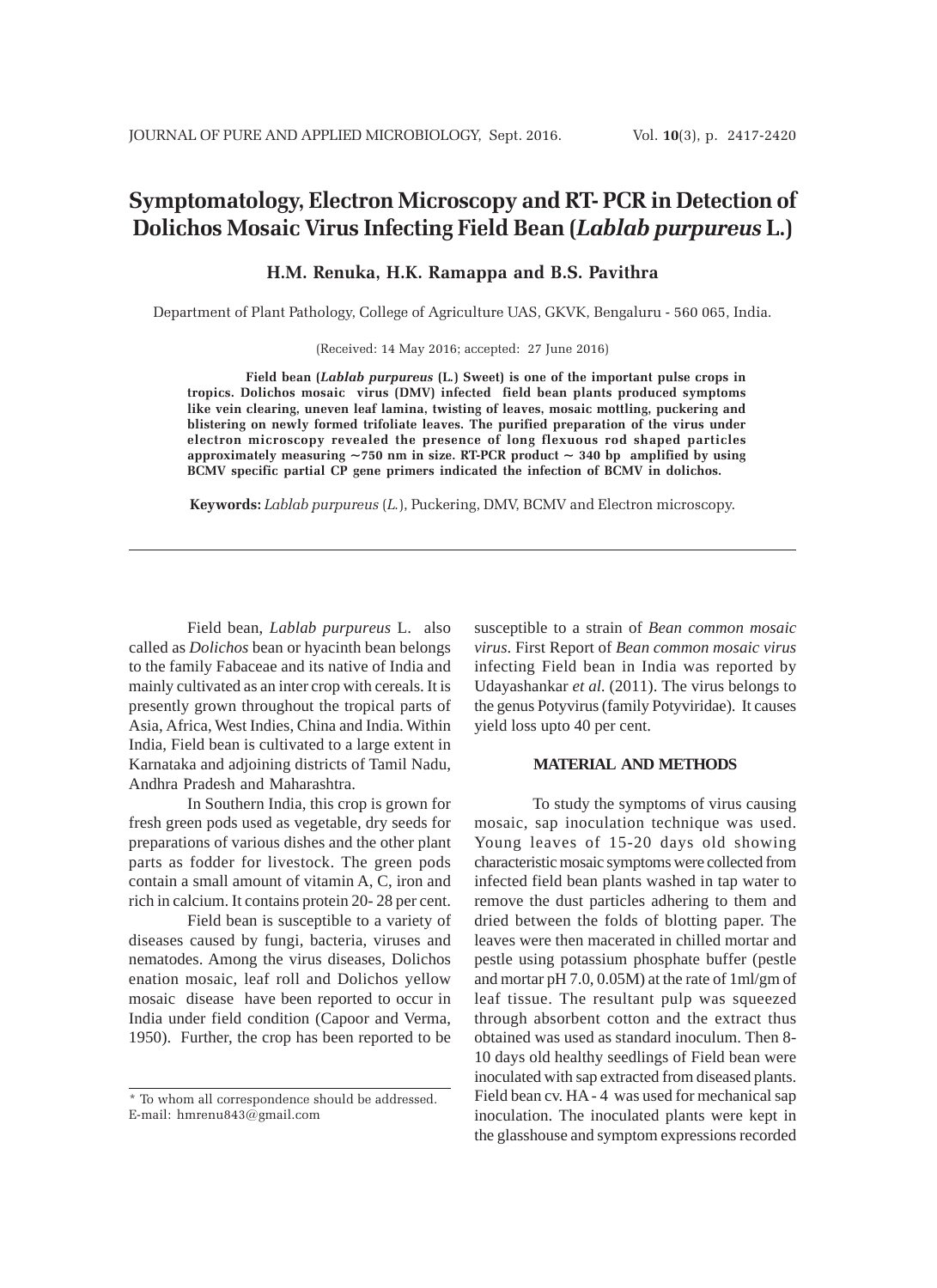### periodically. **Electron Microscopy**

The final viral suspension that was obtained by purification was taken for electron microscopic studies. The formvar coated grids were floated on purified viral suspension for 10 minutes. Then, stained the grids with 2 per cent phosphotungstic acid (PTA) for five minutes and allowed to dry. After drying the grids were observed under JEOL 100S transmission electron microscope and taken the picture of viral particles. The length of the virus particle was measured by the following formula.

|                                      | Measured size in mm |              |
|--------------------------------------|---------------------|--------------|
| Actual size of the particle $(nm)$ = |                     | x 10, 00,000 |
|                                      | Magnification       |              |

### **Reverse transcriptase polymerase chain reaction (RT-PCR)**

The total RNA isolation from the sample was done using kit method (Shrimpex biotech services PVT.Ltd) according to the prescribed protocol.

The RNA isolated from the plant samples was used for RT-PCR. First c-DNA was synthesized from viral RNA in a 20 µl reaction using RT enzyme. Reverse transcription was carried out in eppendorf thermo cycler. 8 $\mu$ l of template RNA + 2 $\mu$ l of reverse primer were added into PCR tube. The mixture was incubated at 70°C for 5 min in PCR machine. Mixture was immediately chilled on ice for 2 min. All the reaction component including 1X BIOSCRIPT reaction buffer (BIOLINE), 1µl 10mM dNTPs, 2 µl dTT and 3 µl of DEPC water were added into the tube and the tube was incubated at 37°C for 1 min. 2 µl of RT enzyme was added to the tube and incubated at 42°C for 60 min. The reaction was stopped by heating the mixture at 70°C for 10 min and stored at -20°c. The c-DNA thus obtained was used for performing PCR.

The c-DNA synthesized by reverse transcription was amplified by PCR. PCR reaction mixture of 25µl was prepared as follows: Eppendorf tubes of 0.2 ml were selected, labelled and kept on ice crystals. Samples were taken for PCR along with positive control (virus c-DNA) and negative control (Distilled water). 25µl of reaction mixture was prepared by adding the following ingredients into the eppendorf tube.

| <b>Reagents</b>               |                         | Volume                |
|-------------------------------|-------------------------|-----------------------|
| $c$ -DNA                      |                         | $2.0\mu1$             |
| Forward primer $(20pmol/µl)$  |                         | $2.0\mu1$             |
| <b>PCR Master mixture</b>     |                         | $12.5 \,\mathrm{\mu}$ |
| Dejonised nuclease free water |                         | 8.5µl                 |
| Total                         |                         | 25.0 <sub>u</sub>     |
| <b>Primers</b>                |                         |                       |
| <b>BCMV</b> Primer            | Rv3-52 - GGTTCTTCCGGCTT |                       |
| 1 (Reverse)                   | ACTCATAAACAT-32         |                       |
| <b>BCMV</b> Primer            | FW3-52-GCAGTAGCACAGA    |                       |
| 2 (Forward)                   | TGAAGGCA-32:            |                       |

The PCR amplification was carried out in a thermal cycler (Eppendorf) with the following conditions; Initial denaturation at 94°C for 5 min followed by 40 cycles having the following parameters 30 sec of denaturation at 94°C, 30 seconds of annealing at 61°C and extension for 1 min at 72<sup>°</sup>C followed by a final extension for 10 min at 720 C. Amplified DNA fragments were electrophoresed in 0.8 per cent Agarose gel.

The electrophoresis apparatus connected to the power supply and electrophoresis was carried out at 50 V for 3 hr or up to deep blue dye migrated to the end of the gel. It was then visualized and documented by Alpha digidoc 1000 system (Alpha Innotech Corporation, USA).

#### **RESULTS AND DISCUSSION**

The symptoms produced by the virus on field bean plants cv. HA- 4 Mechanical/sap inoculated under glass house conditions appeared 8 - 10 days after sap inoculation in the form of vein clearing, vein banding, uneven leaf lamina, and twisting of newly emerged trifoliate leaf followed by mosaic mottling, puckering and blistering ( Plate No. 1).

The symptoms produced by the present causal virus on field bean plants were similar to those described by Udayashankar *et al.* (2011). Basavaraja and Keshava Murthy (1992) reported that a virus disease of Field bean characterized by uneven leaf lamina, twisting of leaves, vein clearing, mosaic mottling and puckering was investigated. Capoor and Sawant (1986) with Lima bean mosaic virus, Nariani and Pingaley (1960), with *Soybean mosaic virus*; Pudashini *et al.,* 2013 with Sweet bean plants infected by *Bean common mosaic necrosis virus*.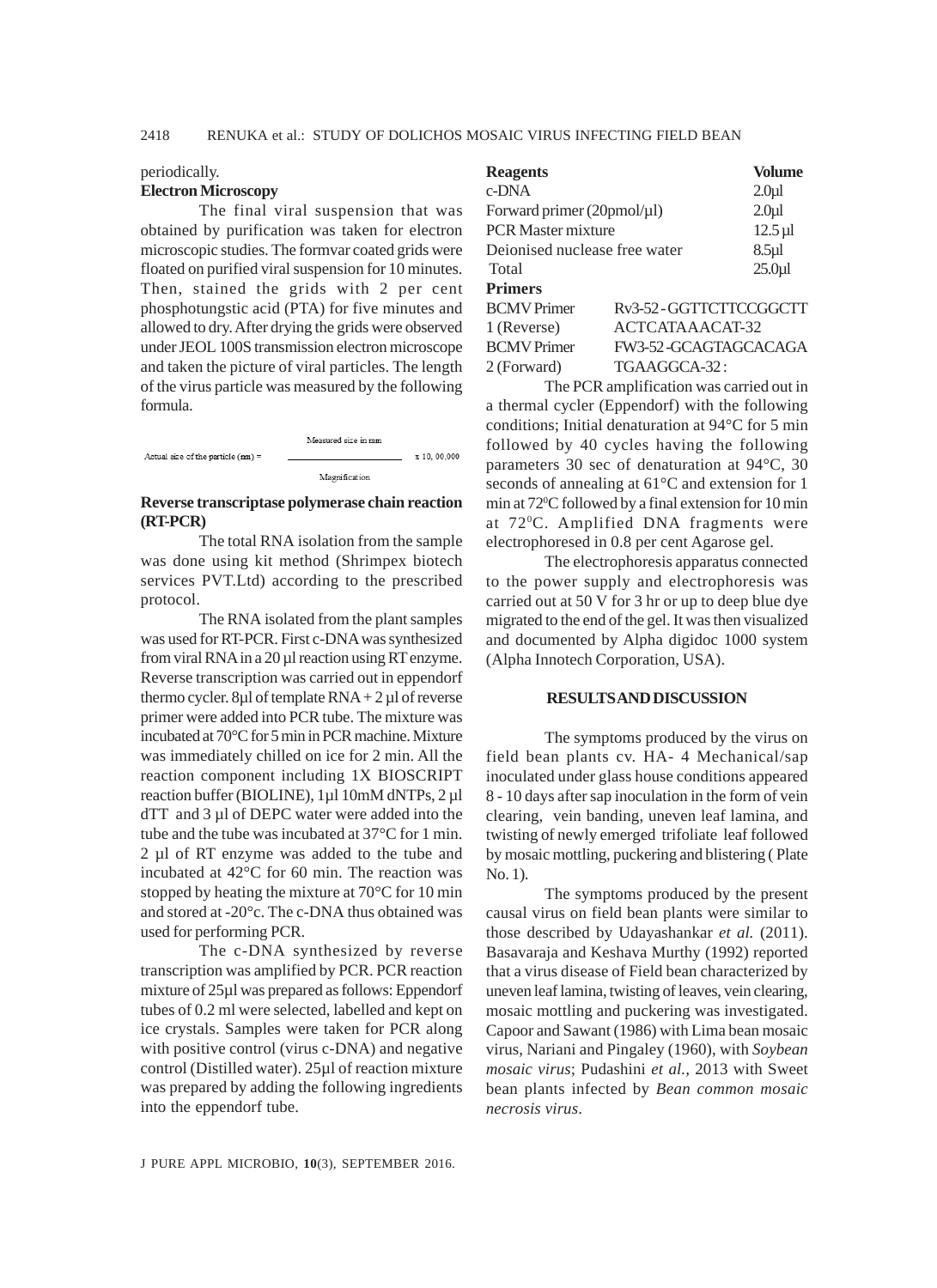Electron microscopic studies revealed the presence of flexuous rod shaped particles measuring approximately ~750 nm in length in diseased samples of field bean which were not found in healthy samples. These particles have morphology similar to those of Potyviruses (Plate



Plate 1. Field bean plants showing different symptoms under green house condition a) Vein clearing b) curling and uneven leaf lamina c) Blistering d) Mosaic mottling symptoms



**Plate 2.** Flexuous virus particles of DMV infects field bean as seen under Electron Microscope (Magnification of 10,000X)



Lane M- 100 bp Marker Lane 1, 2, 3 and 4 BCMV infected samles Lane H - Field bean healthy leaf sample

**Plate 3.** Gel picture showing amplification of partial CP gene in BCMV infected Leaf samples

No. 2). The above result confirmed with the reports of several workers, who reported rod shaped flexuous virus particles in their studies {( Udayashankar *et al.* (2011), Bharadwaj *et al.* (1990), and Sharma Deepti and Chalam (2009)}

The PCR successfully amplified the partial CP gene of ~340bp from infected field bean leaf samples. The amplicon of partial CP genes were confirmed by electrophoresis and  $\sim$  340 bp bands were found confirming the presence of partial CP gene (Plate No.3) and no amplification obtained in healthy leaf samples.

The results are in conformity with the reports of Udayashankar *et al.* (2011) reported that an immune capture reverse transcription (IC-RT)- PCR assay employing degenerate primers for amplifying partial coat protein (CP). RT- PCR was performed with a virus-specific primer pair designed to amplify 340 bp, the partial coat protein gene of DMV.

Based on the above studies such as symptomatology, electron microscopy and molecular detection through PCR, it was concluded that the mosaic disease in dolichos is caused by a strain of *Bean common mosaic virus* belongs to potyvirus group.

### **REFERENCES**

- 1. Basavaraja, M. K. And Keshava Murthy, 1992, Studies on identification of a virus causing Mosaic in Field bean. *M. Sc (Agri) Theses*, Univ.Agri.Sci. Banglore, 198 pp.
- 2. Bhardwaj, S. V., Vaid, M. K. and Garg, I. D., 1990, A poty virus infecting Broad bean ( *Vicia faba* L.) in Himachal Pradesh. *Indian J. Virol.,* **6:**  $50 - 57.$
- 3. Capoor, S. P. and Sawant, D. M., 1986, Studies on Lima bean mosaic virus. *Indian Phytopath.,* **39:** 185 – 189.
- 4. Capoor, S. P. and Varma, P. M., 1950, A new virus disease of *Dolichos lablab. Curr. Sci.,* **19:** 248 -249.
- 5. Nariani, T. K. and Pingaley, K. V., 1960, A mosaic disease of soybean (*Glycine max* (L.) Merr.). *Indian Phytopatholgy.,* **13:** 130 -136.
- 6. Pudashini, B. J., Shahid, M. S., and Natsuaki, K. T., 2013, First Report of Bean common mosaic necrosis virus (BCMNV) Infecting Sweet Bean in Nepal. *Plant Disease,* **97** (2): 290.
- 7. Sharma Deepti and Chalam, V. C., 2009,